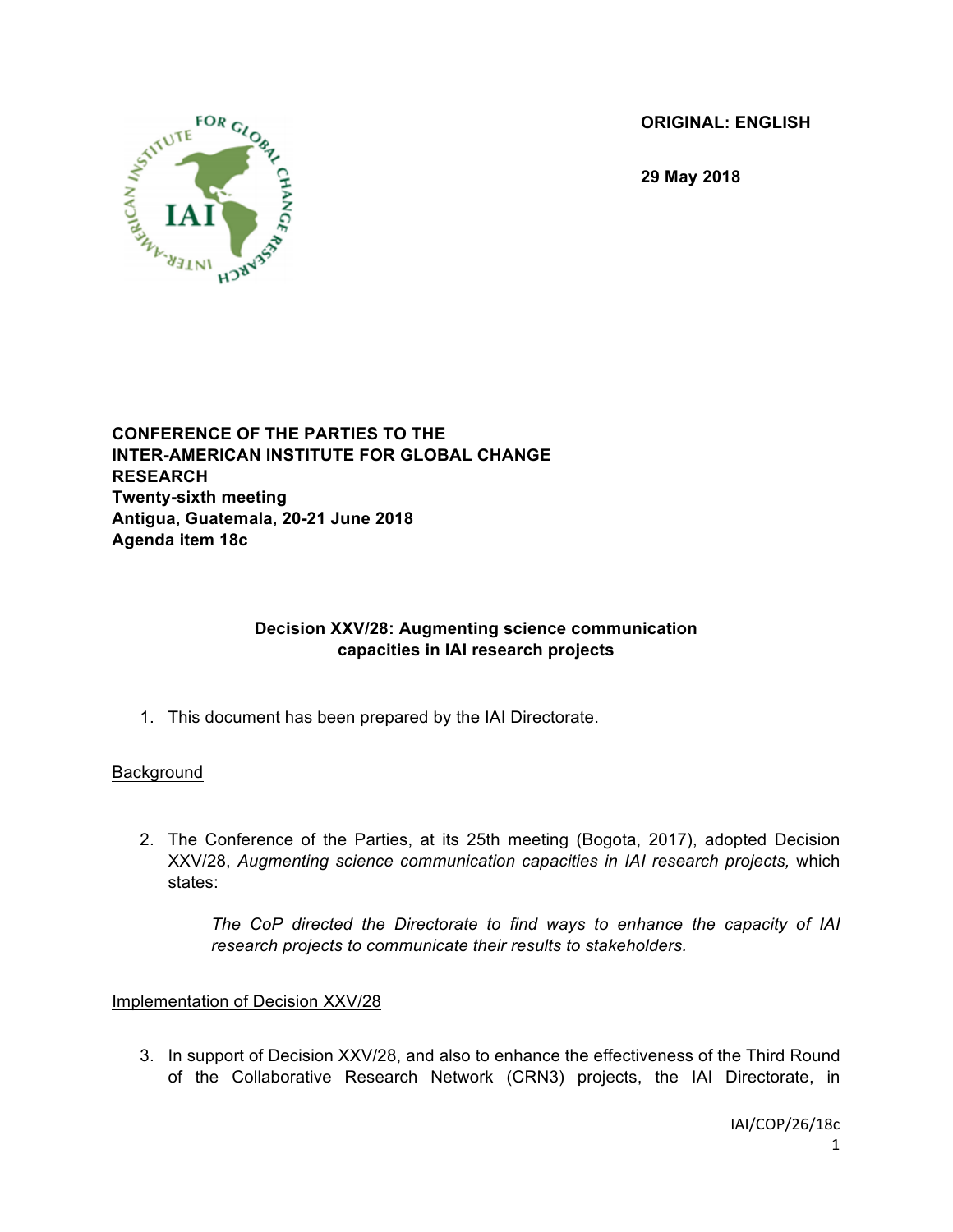collaboration with Mexico, organized a meeting<sup>1</sup> of the CRN3 Investigators to discuss the outcomes of their projects. The meeting was held from 29 November to 1 December 2017 in Cancun, Mexico. One of the primary topics discussed at the meeting included augmenting the capacity of the projects to communicate their research results to policy makers and stakeholders.

- 4. In this regard, presentations by video were made by Dr. Jonathan Lynn, Head of Communications and Media Relations, Intergovernmental Panel on Climate Change (IPCC), and Dr Robert Spaull, Head of Communications, Intergovernmental Science-Policy Platform on Biodiversity and Ecosystem Services (IPBES). Given their roles in facilitating communication of the IPCC and IPBES scientific findings and reports, they stressed the challenges faced by their organizations on translating scientific results into information for use by policy makers. They also identified areas of possible collaboration between the IAI and their organizations including input of the IAI ́s scientific results to the IPCC and IPBES processes, participation in relevant meetings and better alignment of IAI scientific projects with national environmental frameworks.
- 5. During the meeting, a plan for a special issue in a peer-reviewed policy/development journal, which would compile position papers based on the CRN3 projects was presented to participants. There was consensus by participants that the IAI Directorate should pursue this activity. Efforts to publish such a special issue are described in document *Decision XXV/29: 25th anniversary publication*, no. IAI/COP/26/18d.
- 6. Participants also contributed to a session devoted to the presentation of scientific results and interactions with policy makers from different sectors, including the local and national levels. Following discussions, participants were invited to draft a brief summary of their research results for use in outreach and for presentation to policy makers and stakeholders. The summaries will also be posted on the IAI website.
- 7. The summaries were subsequently shared with the Scientific Advisory Committee (SAC) and the Science-Policy Advisory Committee (SPAC) for review comments. At the time of writing, the IAI Directorate is working with investigators on editing the final versions of the summaries.
- 8. The IAI Directorate also assisted Argentina, Brazil and Uruguay in their submission<sup>2</sup> to the Forty-eighth session of the UNFCCC Subsidiary Body for Scientific and Technological Advice (UNFCCC SBSTA) which was held from 30 April to 10 May 2018, in Bonn, Germany. The final UNFCCC SBSTA recommendation<sup>3</sup> reads, in part:

*The SBSTA noted the importance of regional institutions and networks and the importance of providing and exchanging knowledge at the regional, national and* 

 <sup>1</sup> See Information document: *Report of the CRN3 Researchers Meeting: Results and outcomes, 29 November to 1 December 2017, Cancun, Mexico, no. IAI/COP/26/Info.12*<br><sup>2</sup> See Information document *Submission from Argentina, Brazil and Uruguay on possible topics and considerations* 

for the tenth meeting of the Research Dialogue to be held in conjunction with SBSTA 48, no. IAI/COP/26/Info.17<br><sup>3</sup> See Information document UNFCCC SBSTA 48th session, Research and systematic observation, Draft conclusions

proposed by the Chair, FCCC/SBSTA/2018/L.11, no. IAI/COP/26/Info.11.